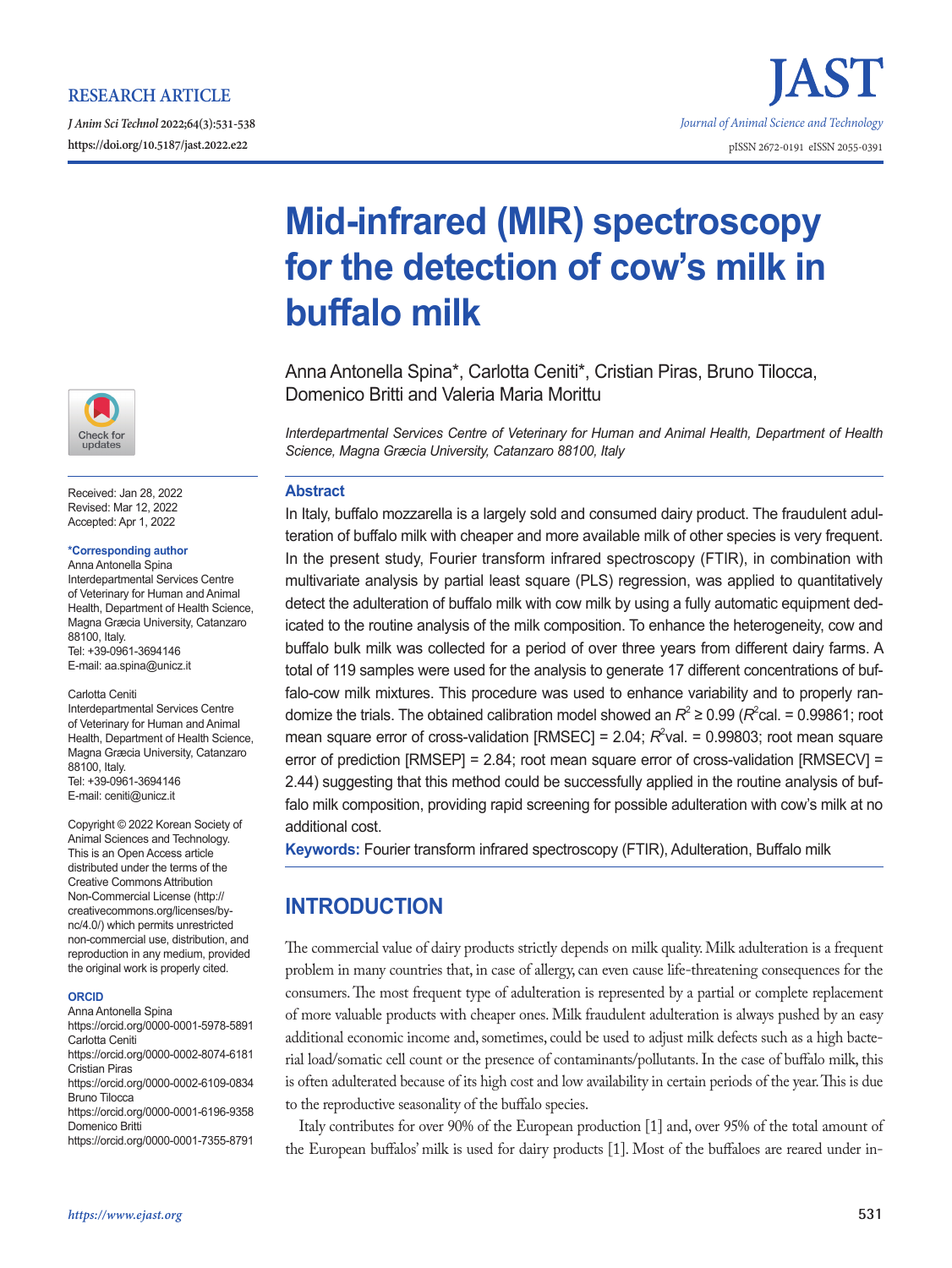Valeria Maria Morittu https://orcid.org/0000-0001-6790-5734

**Competing interests**

No potential conflict of interest relevant to this article was reported.

**Funding sources** Not applicable.

#### **Acknowledgements**

We are grateful to Vincenzo Mollace for the research instruments. We want to acknowledge the Interdepartmental Services Centre of Veterinary for Human and Animal Health and the Department of Health Sciences University "Magna Græcia" of Catanzaro for their support to the realization of the present research.

#### **Availability of data and material**

Upon reasonable request, the datasets of this study can be available from the corresponding author.

#### **Authors' contributions**

Conceptualization: Spina AA, Britti D, Morittu VM.

Data curation: Spina AA, Morittu VM. Formal analysis: Spina AA, Tilocca B. Methodology: Spina AA, Morittu VM. Software: Piras C, Morittu VM. Validation: Piras C, Britti D, Morittu VM. Investigation: Spina AA, Ceniti C. Writing - original draft: Spina AA, Piras C, Morittu VM.

Writing - review & editing: Spina AA, Ceniti C, Piras C, Tilocca B, Britti D, Morittu VM.

### **Ethics approval and consent to participate**

This article does not require IRB/IACUC approval because there are no human and animal participants.

tensive conditions for milk production that is almost entirely transformed in mozzarella cheese that obtained the European "Protected Designation of Origin" (PDO) in 1996 [2]. The steadily growing demand and the high market price of this product, combined with the low availability of raw milk for processing, made buffalo milk an exploitable target for adulteration [3].

For this reason, it is necessary to develop a rapid and reliable method to verify the quality and authenticity of milk and dairy products to protect both the intrinsic value of the product and the consumers from fraud. Furthermore, as previously mentioned, some cow milk proteins can induce allergies and other adverse effects and pose a high risk to susceptible consumers if their presence is not declared in food [4]. The official method to detect the presence of cow milk in ewe, goat, and buffalo milk is the isoelectric focusing of γ-caseins after plasminolysis [5] which is only a qualitative and time-consuming method that requires experienced and qualified personnel. Many analytical methods, such as capillary electrophoresis [6], synchronized fluorescence spectroscopy [7], mass spectrometry-based procedures [8,9], or other spectroscopy-based techniques [10] have been proposed over the years to improve speed and reliability. Among them, Fourier Transform (FT) mid-infrared (MIR) is already used routinely to quickly determine the composition of milk due to its fast, easy use, and simple sample preparation [10]. Furthermore, has been recently demonstrated that this technique could be successfully applied to detect a range of potential adulterants in milk [11].

Some studies have already demonstrated the applicability of spectroscopy to detect or quantify milk from species other than those declared [10–15]. In the present study, we applied a new FT-MIR spectroscopy method combined with chemometrics analysis, such as the partial least square (PLS) regression, for the quantitative detection of cow's milk as an adulterant in buffalo milk.

# **MATERIALS AND METHODS**

#### **Animals and milk collection**

A total of 14 raw bulk tank milk samples of 2 L each were collected: 7 milk samples from dairy cow (*Bos taurus*) herds of different breeds (Jersey, Holstein-Friesian, Italian Brown, Italian Simmental, Angler, and crossbreed) and 7 milk samples from different Mediterranean buffalo (*Bubalus bubalis*) herds. All farms were located in Calabria Region (Southern Italy) and all milk samples were collected from October 2017 to February 2020. After collection, the samples were kept refrigerated at 4℃ and immediately delivered to the laboratory of the University of Catanzaro for the analysis by MilkoScan FT+ (Foss, Hillerød, Denmark) instrument.

### **Standards preparation for Fourier transform mid-infrared analysis**

The milk mixtures were prepared by randomly pairing one of the 7 buffalo milk with one of the 7 cow milk and then blending them according to the following 17 proportions: 0%, 1%, 2.5%, 5%, 10%, 20%, 25%, 30%, 50%, 70%, 75%, 80%, 90%, 95%, 97.5%, 99%, and 100% (vol/vol).

A total of 119 standards (17 mixtures × 7 different couples of buffalo-cow milk) were obtained. Before the analysis, standards (45 mL each) were warmed in a 40℃ water bath for 20 minutes, slightly stirred for a few seconds and then analyzed by MilkoScan FT+ for the MIR spectra acquisition as the transmittance value at each of the 1060 points of wavelength from 5,011 to 925 cm−1. This instrument analyzes the chemical composition of milk according to the standards of the International Dairy Federation (FIL-IDF) by the FT technology over the Mid-infrared spectral range. Spectra were stored as absorbances (A) using the transformation  $A = Log(1/T)$ , where  $T$ is the transmittance (Fig. 1). Two spectral acquisitions were carried out for each sample, and the results were averaged before data analysis.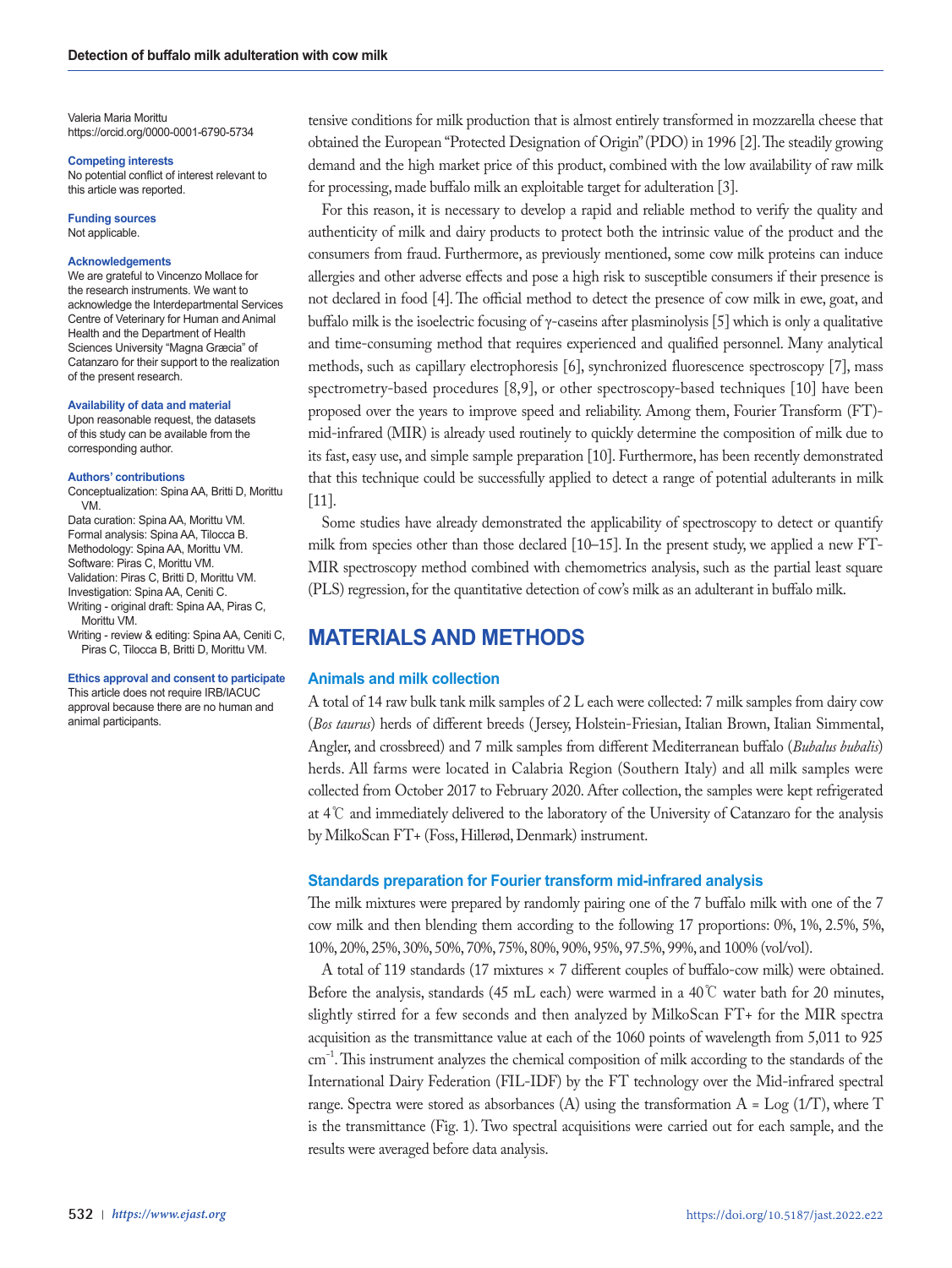

**Fig. 1. Treated (A) and original (B) MIR spectra.** The spectral pre-treatment was performed by first derivative and Norris derivative filter smoothing. One of the 0% cow milk (=100% buffalo milk) standards and one of the 100% cow milk standards are shown in blue and in red, respectively. Spectral regions considered for the PLS calibration are indicated in blue shadow. MIR, mid-infrared; PLS, partial least square.

### **Chemometric analysis**

All spectral data were elaborated by PLS regression using the TQ Analyst<sup>TM</sup> software ver. 8.0 (Thermo Fisher Scientific, Madison, WI, USA) in order to quantify the % (vol/vol) of bovine milk in buffalo milk. 85 spectra belonging from 5 out of 7 mixtures pairs (randomly chosen) were used as calibration standards. The remaining 34 spectra were used as independent validation standards. In this way, spectra were distributed in two sets (70% for training and 30% for validation) evaluated by PLS in order to develop a multivariate calibration model. The number of latent variables in the model was tested according to the method proposed by the software. After leave-one-out cross validation, the number of the principal components (factors) that minimized the root mean square error of cross-validation (RMSECV) of the model was nine. After selecting the number of latent variables [16], the PLS model was used to recognize the concentration of cow's milk in buffalo's milk.

The accuracy and precision of the calibration model are expressed as correlation coefficient  $(R^2)$ of the calculated vs. real values, as the root mean square error of calibration (RMSEC) and the root mean square error of prediction (RMSEP). The choice of the best model followed this rule: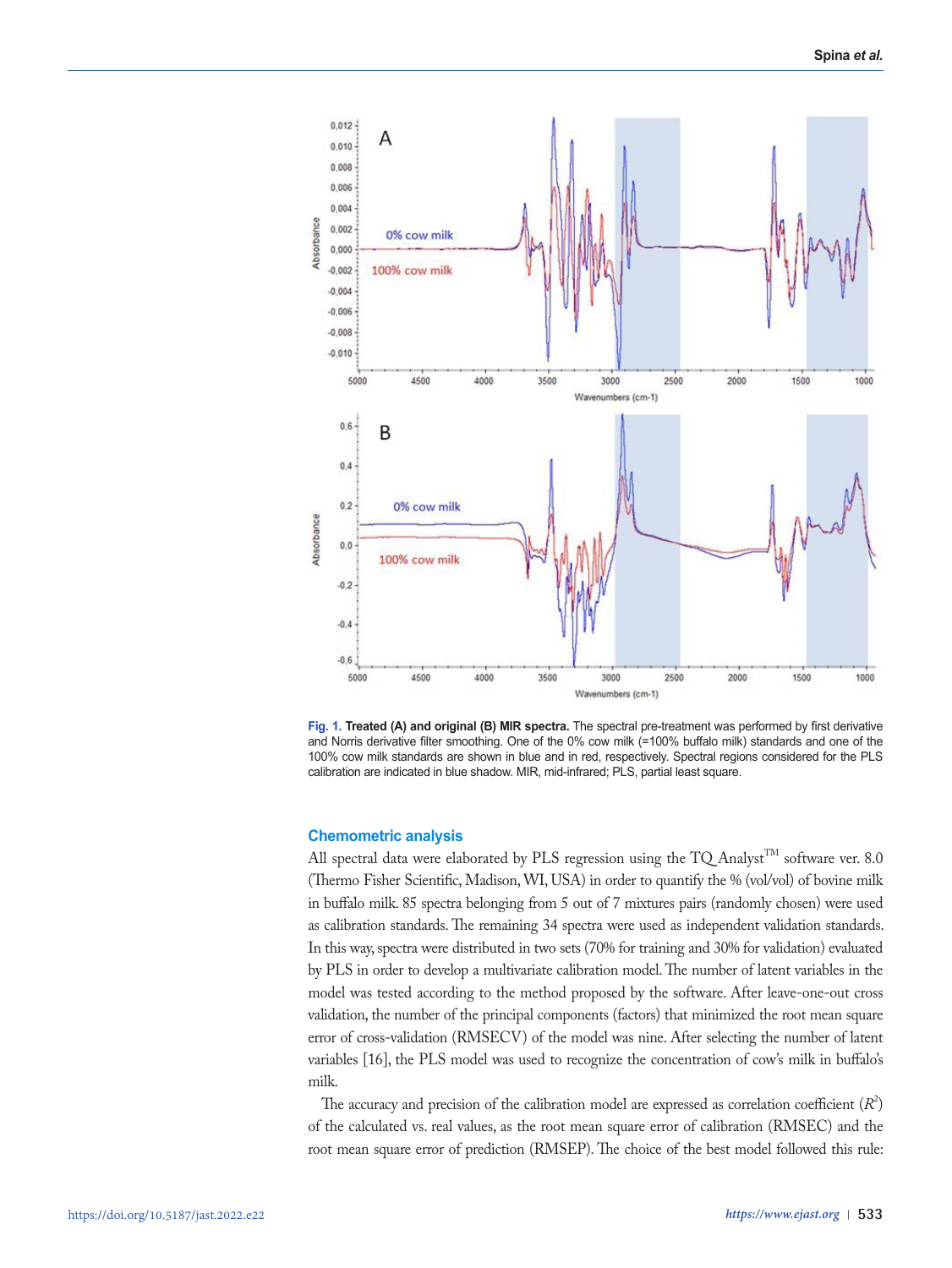the higher  $R^2$  and the lower RMSEC and RMSEP, the better the models were considered [17]. Furthermore, a cross-validation using "leave-one-out" procedure was used to evaluate the overfitting of the calibration and the RMSECV was calculated.

As suggested by Muik et al. [18], to improve the performance of the prevision, the following corrections were applied on original spectra: first derivative; smoothing by Norris derivative filter with 5 both as segment length and as gap between segments. Data were normalized by using the mean centering technique.

# **RESULTS AND DISCUSSION**

The qualitative composition of the bulk tank milk of the two different species was firstly observed in this study (Table 1). The buffalo milk average protein, fat, and lactose content were respectively 8.41 g/100 g, 4.64 g/100 g and 4.83 g/100 g. The same parameters for cow milk were 3.83 g/ 100 g, 3.50 g/100 g and 4.76 g/100 g. These data show the higher contents of protein and fat in buffalo milk than in cow's milk and are in agreement with those reported in previous studies [6,19].

Two buffalo and cow milk representative MIR spectra, before and after spectral treatment, are reported in Fig. 1. The absorbance regions that best correlated with the percentage of cow's milk in buffalo milk were suggested by the TQ analyst<sup>TM</sup> and were those in the ranges 2,989.12–2,495.44 and 1,481.06–987.38 cm<sup>-1</sup> (Fig. 1). As expected, the spectral regions corresponding to water interference [20] did not fall within the regions considered appropriate for a good calibration. More precisely, these spectral regions fall between 1,680 to 1,600 cm<sup>-1</sup> and 3,650 to 3,000 cm<sup>-1</sup> (O-H stretching) [20]. Among spectral ranges having no useful information there is also the area between 1,765 to 1,730 cm−1 associated with C=O stretching modes (triglyceride) and the area between 1,700 to 1,500 cm−1 containing the peak typical of amide I (C-O) and amide II (N–H) [21]. Among other biomolecules populating the spectrum can be annotated lipids, whose absorption region is between 1,477 to 1,400 cm<sup>-1</sup> (C-H stretching) and caseins (phosphate group) that are absorbing at  $1,100 \text{ cm}^{-1}$  [22].

The peaks at 1,200–900 and 1,045 cm−1 are associated with lactose, and those at 3,000–2,800 cm<sup>-1</sup> and 1,400–800 cm<sup>-1</sup> are related to carbohydrates, monosaccharides and polysaccharide groups (C-O-C) [15]. All the spectra were pre-processed for the outliers detection [23] through the Chauvenet test and no outliers were found among the 119 spectra [23].

The performance of PLS calibration models for both original and pre-treated spectra is shown in Table 2. Both calibrations showed good results, but the spectral pre-processing allowed to significantly improve the quality of the prediction as indicated by the lower RMSEP values. Generally, a good model should have lower RMSECV, RMSEP and higher  $R^2$  but small differences between RMSEP and RMSECV [8].

 Both the high value of the correlation coefficient and the low RMSEP value indicated the success of the PLS regression on the pre-processed spectra and, for these reasons this calibration model may be preferred to the one elaborated on the raw spectra. Fig. 2 shows calibration results for the detection of bovine milk percentage in buffalo milk using the calibration model on the pre-

| <b>Milk components</b> | Buffalo milk (N=7) | Cow milk (N=7)  |  |  |  |  |  |
|------------------------|--------------------|-----------------|--|--|--|--|--|
| Fat $(q/100 q)$        | $8.41 \pm 0.29$    | $3.83 \pm 0.31$ |  |  |  |  |  |
| Protein $(q/100 q)$    | $4.64 \pm 0.11$    | $3.50 \pm 0.29$ |  |  |  |  |  |
| Lactose $(g/100 g)$    | $4.83 \pm 0.16$    | $4.76 \pm 0.13$ |  |  |  |  |  |

**Table 1. Mean ± standard deviation of the fat, protein, and lactose content of the milk samples**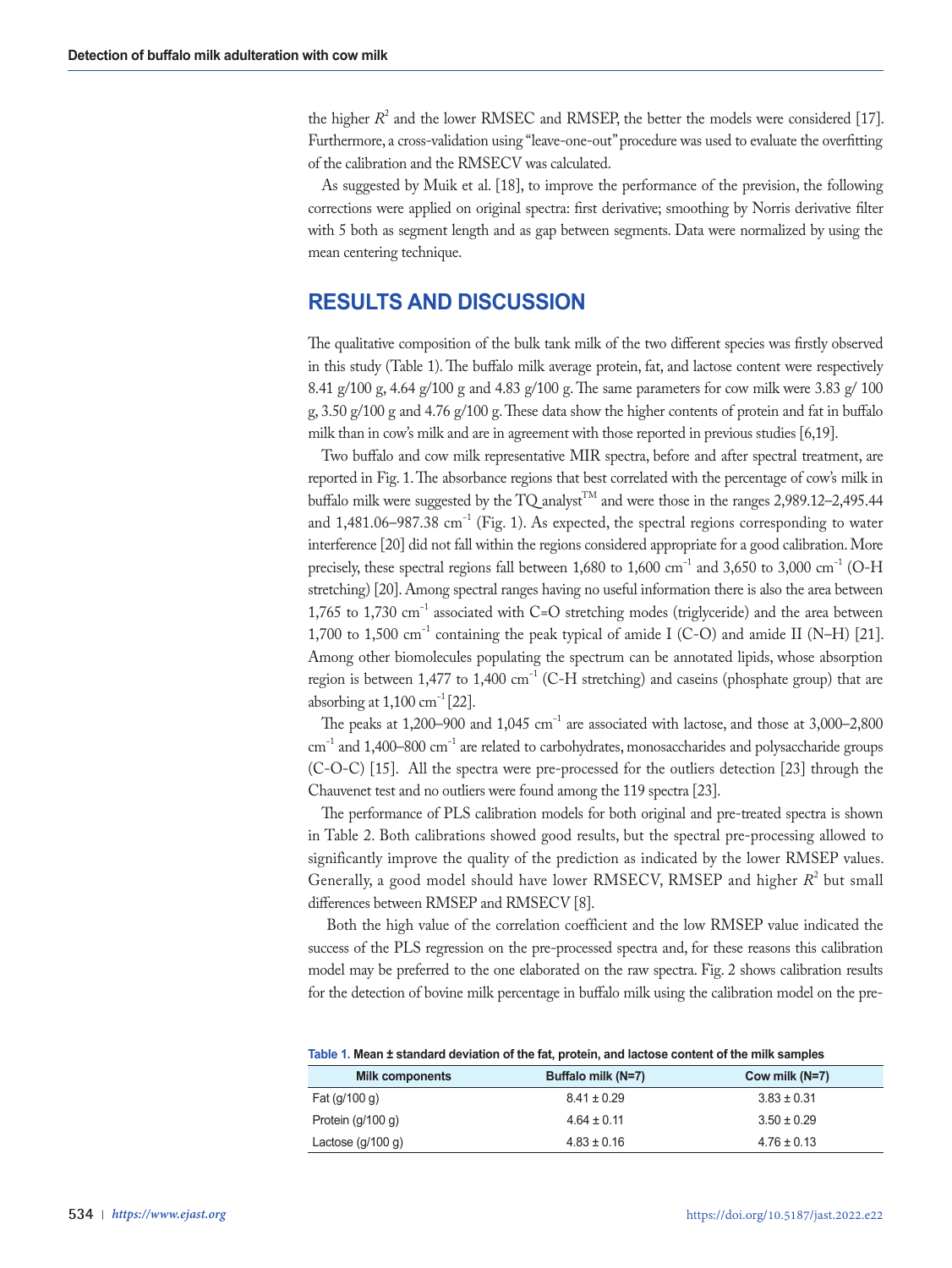| <b>Spectral treatment</b>       | $R^2$ cal | <b>RMSEC</b> | R' val  | <b>RMSEP</b> | <b>RMSECV</b> | $N^{\circ}$ of factors |  |  |
|---------------------------------|-----------|--------------|---------|--------------|---------------|------------------------|--|--|
| Normal                          | 0.99857   | 2.08         | ን.99770 | 6.06         | 2.63          | 10                     |  |  |
| First derivative. Norris filter | 1.99861   | 2.04         | ን.99803 | 2.84         | 2.44          |                        |  |  |

**Table 2. Calibration statistics for analysis of bovine milk content (% vol/vol) in bufalin milk using partial least square (PLS) regression at frequencies 2,989.12–2,495.44 and 1,481.06–987.38 cm−1**

 $R^z$  cal, coefficient of determination for calibration; RMSEC, root mean square error of calibration;  $R^z$  val, coefficient of determination for external validation; RMSEP, root mean square error of prediction; RMSECV, root mean square of cross-validation.



**Fig. 2. Calibration results for the prediction (% vol/vol) of cow's milk in buffalo milk using the PLS calibration after spectral pre-treatment.** A-panel: calculated vs. actual plot of the 119 standards used as calibration (n=85) and validation (n=34) spectra; B-panel: difference plot showing the differences between calculated and actual values vs. the actual values. PLS, partial least square.

treated spectra. It can be observed that data points in the plot of the calculated vs. actual values (Fig. 2A) drew a line with a 45 degrees angle with respect to both axes. No bias, intended as a systematic difference between expected and true values, was detected. For this reason, the data points in the % difference plot (Fig. 2B) were distributed randomly above and below the zero line within a concentration ranging from −7% to +7% of the actual value. The differences between calculated and actual values of the validation standards were similar to those observed for the calibration standards, this feature indicates that there was no overfitting for the considered calibration.

In a similar work detecting the adulteration of cow, sheep and goat milk by Fourier Transform Infrared spectroscopy (FTIR) in combination with multivariate statistical methods, Nicolaou et al. [24] obtained calibration models characterized by prediction error higher than those observed in the present study and ranging from 3.95% to 8.03%. However, recent research that used FTIR method with multivariate statistical analysis was successful in the differentiation between buffalo milk and buffalo milk added with cow milk [15].

In our research, the applied PLS regression models were able to detect as little as 3% cow in buffalo milk, reaching a good accuracy (Table 2). Although the adulteration of buffalo milk with cow's milk is unlikely to occurs at concentrations below 3% due to limited economic convenience, from a scientific and technical points of view is relevant to have such a sensitive and cheap method for the detection of this type of fraud.

This is of major importance, especially considering that the presence of small quantities of cow's milk in buffalo milk may be life threatening in the case of consumers with allergies to cow milk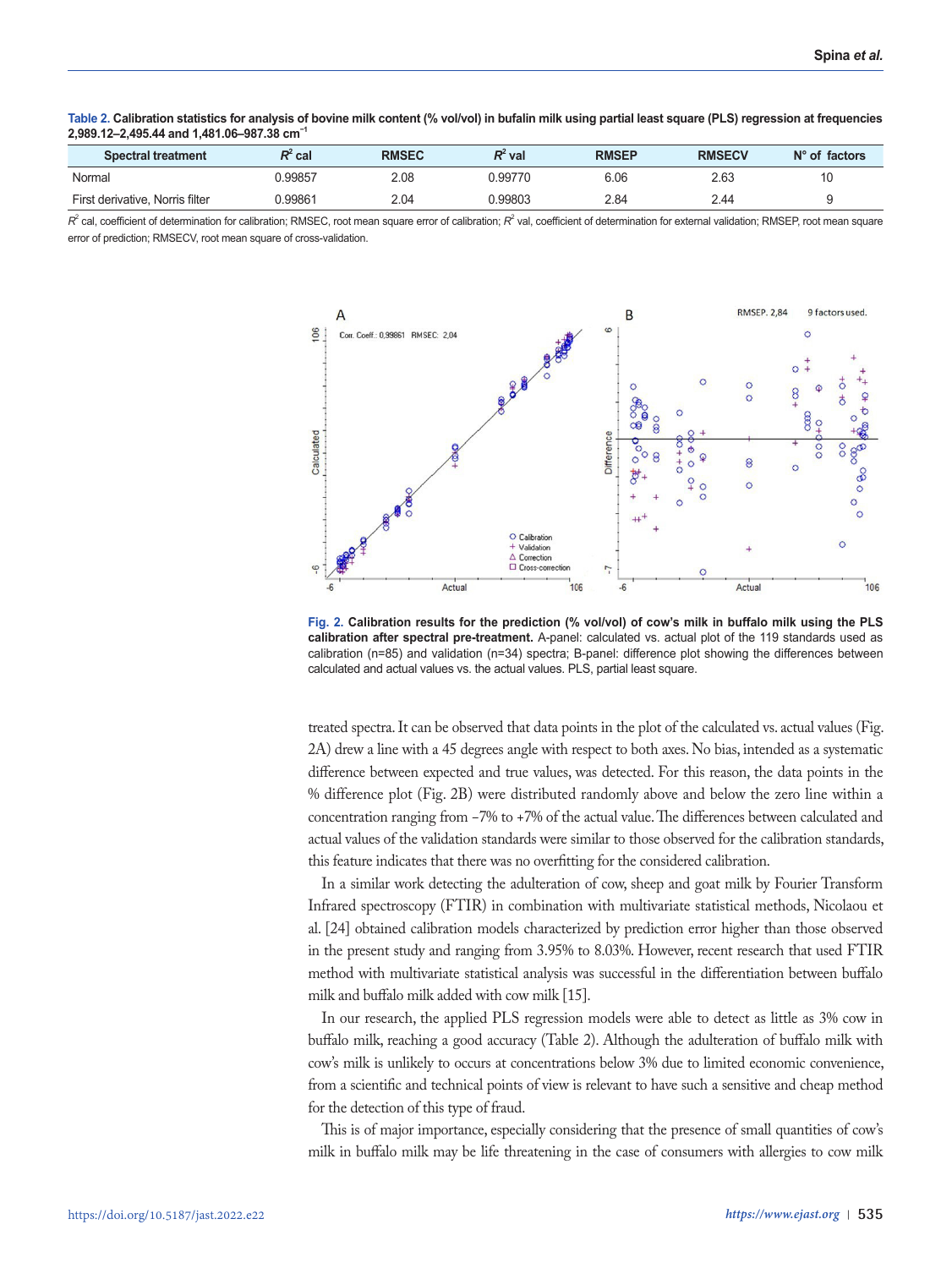proteins. Cow's milk has about 30 potentially allergenic proteins and, the foods that contain it must necessarily declare it on the label [25]. Other recent studies applied spectroscopy associated with multivariate statistics to verify the authenticity of buffalo milk. Silva et al. [26], analysed lyophilized milk samples with attenuated reflectance (ATR)-FTIR in association with PCA and artificial neural network. The authors could detect differences between different milk species only accounting for 40% of adulteration and could not assess the content of cow's milk added to buffalo milk, but only its presence. Also, Gonçalves et al. [16] developed a similar method for the quantification of buffalo's milk adulterants (e.g. cow's milk) using MIR spectroscopy coupled to PLS and multiple linear regression (MLR). The obtained results were similar to the ones here presented, with  $R^2$ of 0.9938 and RMSEP of 3.484% for the adulteration. Durakli Velioglu et al. [27], similarly to Gonçalves et al. [16], when researching the authenticity of buffalo's milk by fluorescence spectroscopy associated with principal component analysis (PCA) and PLS, found models with an  $R<sup>2</sup>$  of 0.98. Instead, RMSEC, RMSECV, and RMSEP values were determined as 2%, 7% and 4%, respectively, indicating slightly higher prediction errors than the values in our findings.

In the study of Lapcharoensuk et al. [28], a near-infrared (NIR) spectroscopy model was used to quantitatively detect buffalo milk adulteration with cow milk, but on pasteurized milk samples. The authors yielded a  $R^2$  of 0.998 and RMSEP of 2.121. Although the RMSEP obtained in all these works are very similar to that obtained in our study, most of the above-mentioned authors only used adulterations ranging from 10%–90% (v/v) while we used adulterations ranging from 1%–99% (v/ v). Moreover, we enrolled cow milk samples coming from 7 different breeds while the other studies used only 2 different breeds.

# **CONCLUSION**

In this study, we demonstrated that MIR Spectroscopy in combination with PLS regression analysis provides an accurate, simple and rapid method for quantitative assessment of the adulteration of buffalo milk with cow's milk. For this reason, we believe that the proposed calibration can be a useful tool for expanding the possibilities of combating fraud in laboratories equipped for routine milk analysis using dedicated FTIR instruments at no additional cost.

# **REFERENCES**

- 1. Nardone A. Buffalo production and research. Ital J Anim Sci. 2010;122:443-50.
- 2. The Commission of the European Communities. Commission Regulation (EC) No 1107/96 of 12 June 1996 on the registration of geographical indications and designations of origin under the procedure laid down in Article 17 of Council Regulation (EEC) No 2081/92. Off J Eur Comm. 1996;39:L148.
- 3. Czerwenka C, Műller L, Lindner W. Detection of the adulteration of water buffalo milk and mozzarella with cow's milk by liquid chromatography–mass spectrometry analysis of β-lactoglobulin variants. Food Chem. 2010;122:901-8. https://doi.org/10.1016/ j.foodchem.2010.03.034
- 4. Monaci L, Tregoat V, van Hengel AJ, Anklam E. Milk allergens, their characteristics and their detection in food: a review. Eur Food Res Technol. 2006;223:149-79. https://doi.org/10.1007/ s00217-005-0178-8
- 5. The Commission of the European Communities. Commission Regulation (EC) No 273/2008 of 5 March 2008 laying down detailed rules for the application of Council Regulation (EC) No 1255/1999 as regards methods for the analysis and quality evaluation of milk and milk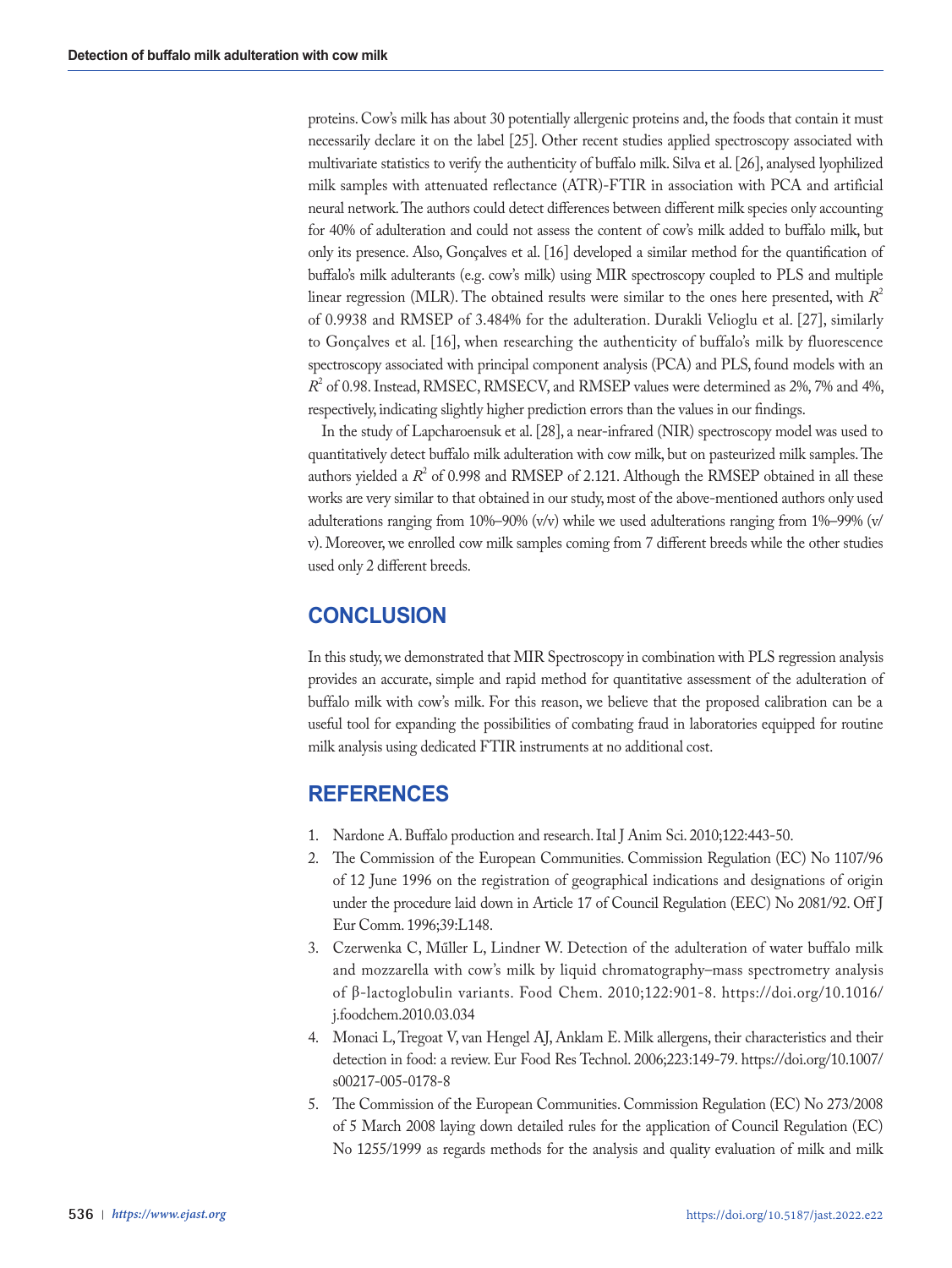products. Off J Eur Union. 2008;51:L88.

- 6. Trimboli F, Costanzo N, Lopreiato V, Ceniti C, Morittu VM, Spina A, et al. Detection of buffalo milk adulteration with cow milk by capillary electrophoresis analysis. J Dairy Sci. 2019;102:5962-70. https://doi.org/10.3168/jds.2018-16194
- 7. Genis DO, Sezer B, Bilge G, Durna S, Boyaci IH. Development of synchronous fluorescence method for identification of cow, goat, ewe and buffalo milk species. Food Control. 2020;108:106808. https://doi.org/10.1016/j.foodcont.2019.106808
- 8. Yazgan NN, Genis HE, Bulat T, Topcu A, Durna S, Yetisemiyen A, et al. Discrimination of milk species using Raman spectroscopy coupled with partial least squares discriminant analysis in raw and pasteurized milk. J Sci Food Agric. 2020;100:4756-65. https://doi.org/10.1002/ jsfa.10534
- 9. Bernardi N, Benetti G, Haouet NM, Sergi M, Grotta L, Marchetti S, et al. A rapid highperformance liquid chromatography-tandem mass spectrometry assay for unambiguous detection of different milk species employed in cheese manufacturing. J Dairy Sci. 2015;98:8405-13. https://doi.org/10.3168/jds.2015-9769
- 10. Valand R, Tanna S, Lawson G, Bengtström L. A review of Fourier Transform Infrared (FTIR) spectroscopy used in food adulteration and authenticity investigations. Food Addit Contam A Chem Anal Control Expo Risk Assess. 2020;37:19-38. https://doi.org/10.1080/19440049.201 9.1675909
- 11. Genis DO, Bilge G, Sezer B, Durna S, Boyaci IH. Identification of cow, buffalo, goat and ewe milk species in fermented dairy products using synchronous fluorescence spectroscopy. Food Chem. 2019;284:60-6. https://doi.org/10.1016/j.foodchem.2019.01.093
- 12. Cirak O, Icyer NC, Durak MZ. Rapid detection of adulteration of milks from different species using Fourier Transform Infrared Spectroscopy (FTIR). J Dairy Res. 2018;85:222-5. https:// doi.org/10.1017/S0022029918000201
- 13. Jaiswal P, Jha SN, Borah A, Gautam A, Grewal MK, Jindal G. Detection and quantification of soymilk in cow–buffalo milk using Attenuated Total Reflectance Fourier Transform Infrared spectroscopy (ATR–FTIR). Food Chem. 2015;168:41-7. https://doi.org/10.1016/ j.foodchem.2014.07.010
- 14. Mabood F, Jabeen F, Ahmed M, Hussain J, Al Mashaykhi SAA, Al Rubaiey ZMA, et al. Development of new NIR-spectroscopy method combined with multivariate analysis for detection of adulteration in camel milk with goat milk. Food Chem. 2017;221:746-50. https:// doi.org/10.1016/j.foodchem.2016.11.109
- 15. Sen S, Dundar Z, Uncu O, Ozen B. Potential of Fourier-transform infrared spectroscopy in adulteration detection and quality assessment in buffalo and goat milks. Microchem J. 2021;166:106207. https://doi.org/10.1016/j.microc.2021.106207
- 16. Gonçalves BHRF, Silva GJ, de Jesus JC, Conceição DG, Santos LS, Ferrão SPB. Fast verification of buffalo's milk authenticity by mid-infrared spectroscopy, analytical measurements and multivariate calibration. J Braz Chem Soc. 2020;31:1453-60. https://doi. org/10.21577/0103-5053.20200030
- 17. Siregar C, Martono S, Rohman A. Application of Fourier transform infrared (FTIR) spectroscopy coupled with multivariate calibration for quantitative analysis of curcuminoid in tablet dosage form. J Appl Pharm Sci. 2018;8:151-6. https://doi.org/10.7324/JAPS.2018.8821
- 18. Muik B, Lendl B, Molina-Díaz A, Pérez-Villarejo L, Ayora-Cañada MJ. Determination of oil and water content in olive pomace using near infrared and Raman spectrometry. A comparative study. Anal Bioanal Chem. 2004;379:35-41. https://doi.org/10.1007/s00216-004-2493-5
- 19. Lopreiato V, Liotta L, Ceniti C, Fratto E, Marotta M, Britti D, et al. Effects of milk production